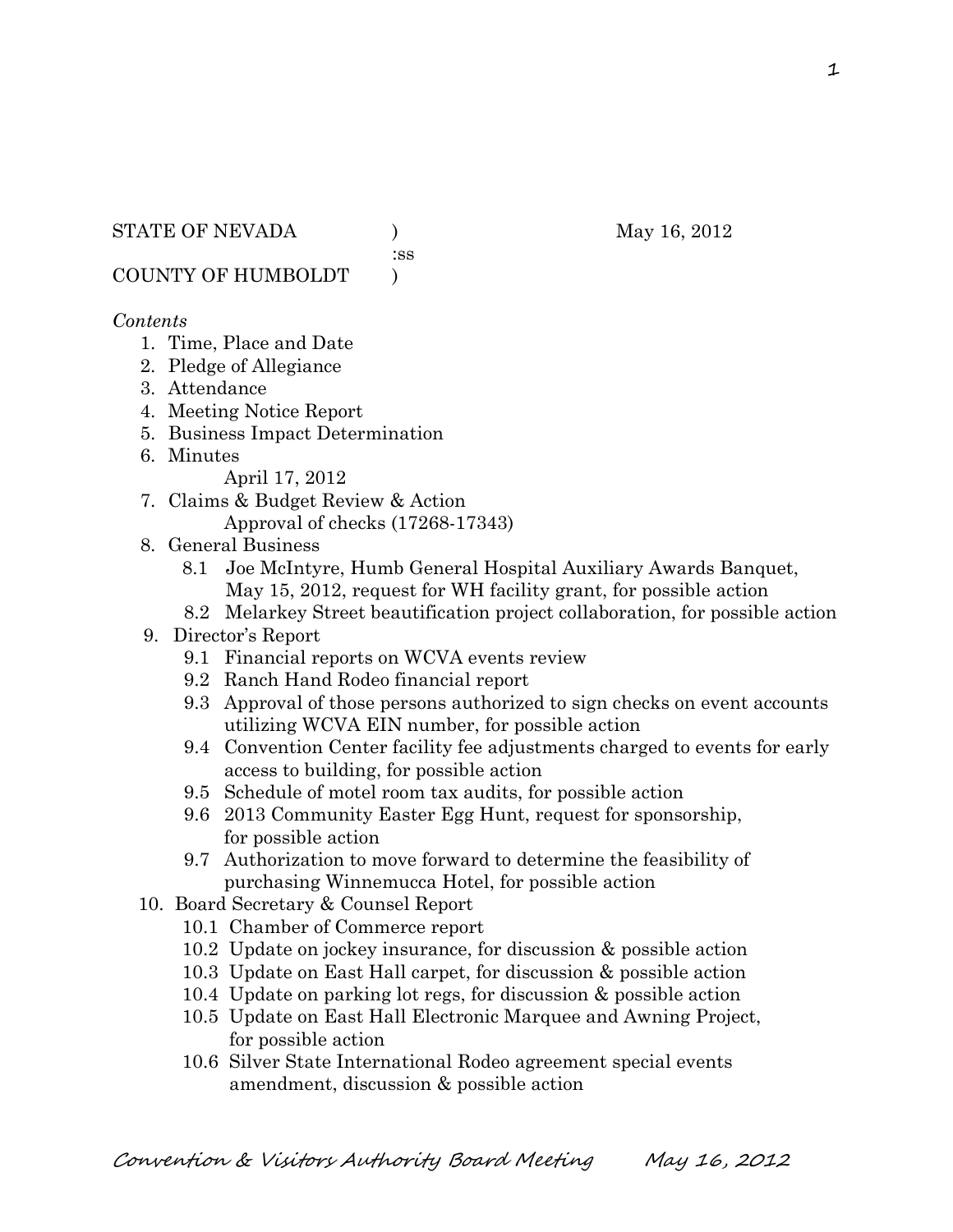#### 11. Board Administrator

- 11.1 April reports
- 11.2 Options to diversify cash investments, for possible action
- 12. Other Reports
- 13. Next Meeting Date
- 14. Adjournment

## **MINUTES, MAY 16, 2012**

**1. Time, Place and Date.** The Winnemucca Convention and Visitors Authority met in regular session in full conformity with the law at the Winnemucca Convention Center, West Hall, Winnemucca, Nevada at 4:00 pm on Wednesday, May 16, 2012 with Chairman Terry Boyle presiding.

### **2. Pledge of Allegiance.**

|                                                           | Terry Boyle                                             | <b>3. Attendance.</b> Convention and Visitors Authority Board Officials Present:<br>Chairman and Hotel Representative |
|-----------------------------------------------------------|---------------------------------------------------------|-----------------------------------------------------------------------------------------------------------------------|
|                                                           | Rodd William Stowell                                    |                                                                                                                       |
|                                                           |                                                         | Vice Chairman and Business Representative                                                                             |
|                                                           | Joyce Sheen                                             | City Representative                                                                                                   |
|                                                           | Dan Cassinelli                                          | County Representative                                                                                                 |
|                                                           | <b>Bill Macdonald</b>                                   | Secretary and Counsel                                                                                                 |
|                                                           |                                                         |                                                                                                                       |
| Convention and Visitors Authority Board Officials Absent: |                                                         |                                                                                                                       |
|                                                           | Don Stoker                                              | Treasurer and Motel Representative                                                                                    |
|                                                           | Kendall Swensen                                         | Board Administrator                                                                                                   |
|                                                           |                                                         |                                                                                                                       |
|                                                           | <b>Staff Members Present:</b>                           |                                                                                                                       |
|                                                           | Kim Petersen                                            | Director                                                                                                              |
|                                                           | <b>Shelly Noble</b>                                     | Administrative Clerk                                                                                                  |
|                                                           |                                                         |                                                                                                                       |
|                                                           | <b>Staff Members Absent:</b>                            |                                                                                                                       |
|                                                           | None                                                    |                                                                                                                       |
|                                                           |                                                         |                                                                                                                       |
|                                                           | Others Present:                                         |                                                                                                                       |
|                                                           | Kathi Wolfstellar                                       | <b>Operation Easter</b>                                                                                               |
|                                                           | $N_{\text{cosmo}}$ $D_{\text{cosmo}}$ $\leftrightarrow$ | $U_{\text{turb}}$ $C_{\text{cm}}$ $U_{\text{coul}}$ $\Lambda$ $\text{turb}$                                           |

|              | _________________           |
|--------------|-----------------------------|
| Norm Burnett | Humb Gen Hospital Auxiliary |
| Stan Rorex   | Humb Gen Hospital Auxiliary |
| Dee Holzel   | Silver Pinyon Journal       |
|              |                             |

### **4. Meeting Notice Report.**

Chairman Boyle reported that notice, including meeting agenda, was posted by Shelly Noble by 9:00 am Thursday, April 12, 2012 at Humboldt County Library, Court House, Post Office, City Hall and Convention Center West Hall. No persons have requested mailed notice during the past six months.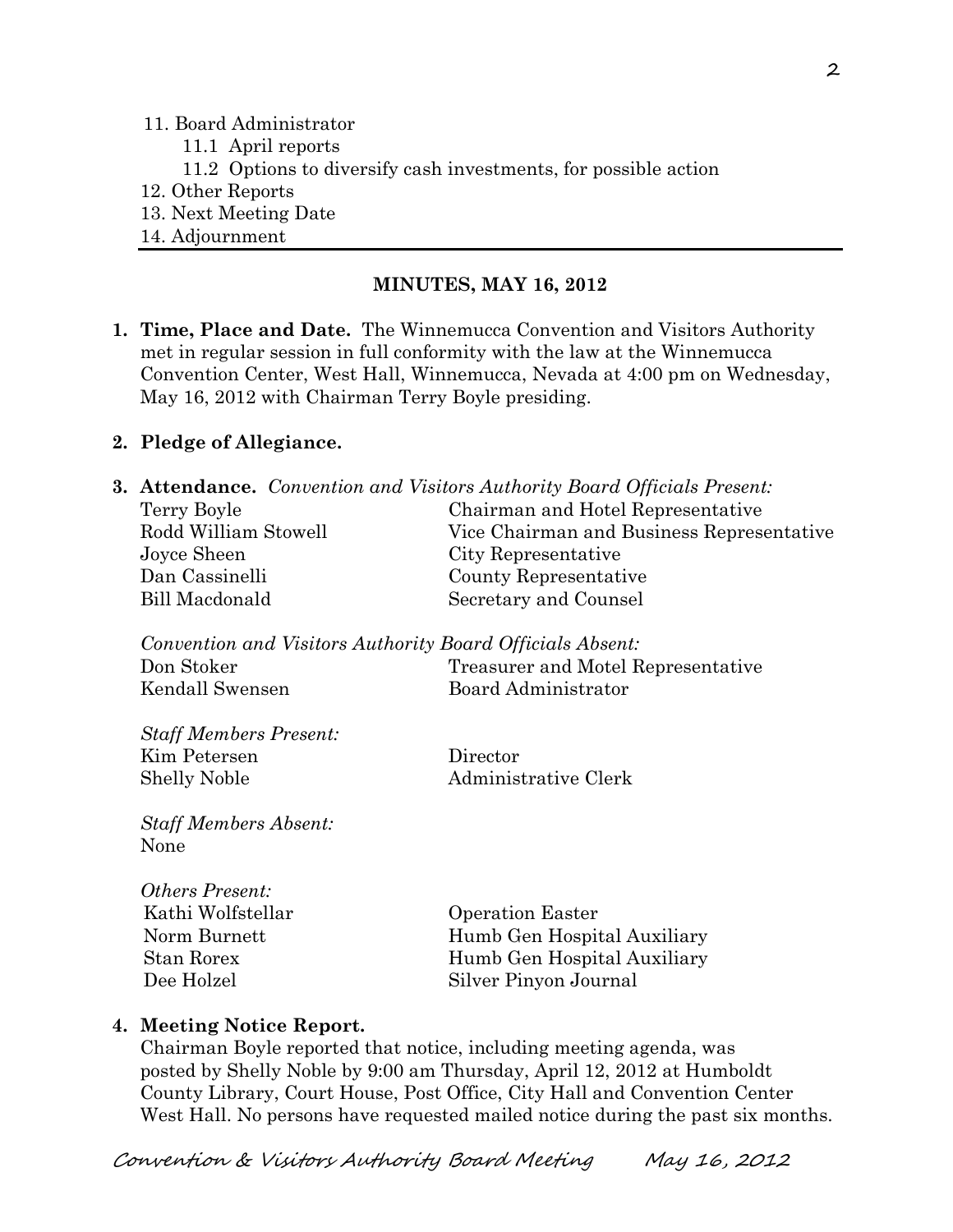**5. Business Impact Determination.** After review of the May 16, 2012 agenda, *Joyce Sheen made a motion that no proposed agenda item is likely to impose a direct and significant economic burden on a business or directly restrict formation, operation, or expansion of a business. The motion carried unanimously, 4-0.*

## **6. Minutes.**

Prior meeting minutes of April 17, 2012. *Joyce Sheen made a motion to accept the minutes of the April 17, 2012 meeting. Motion carried, 3-0. Dan Cassinelli abstained because he did not attend this meeting.* 

**7. Claims.** The following claims were submitted for payment and approved on May 16, 2012:

| BANK ACCOUNT      | <b>CHECK NUMBERS</b> | <b>AMOUNT</b> |
|-------------------|----------------------|---------------|
| Nevada State Bank | 17268-17343          | \$178,283.40  |

*Joyce Sheen made a motion to approve all claims as submitted. The motion carried unanimously, 4-0.*

# **8. General Business.**

# **8.1 Joe McIntyre, Humb General Hospital Auxiliary Awards Banquet, May 15, 2012 request for WH facility grant, for possible action**

Stan Rorex and Norm Burnett are here today representing the Humboldt General Hospital Auxiliary. They had their annual installation of officers and awards banquet last night at the West Hall. Approximately 72 people attended. They did not get their facility grant request turned in to make this request before now. They have paid \$240 for two rooms in the West Hall and \$150 for the kitchen rental. They would like to request that those fees be refunded since this organization supports our community through their generous donations to the hospital. *Terry Boyle made a motion approving a \$240 West Hall facility grant (to be refunded to Humb Gen Hospital Auxiliary) for the Humboldt General Hospital Auxiliary's Annual Banquet, May 15, 2012. Motion carried unanimously, 4-0.*

At this point in the meeting a member of the audience, Dee Holzel, requested permission to speak to the board. Chairman Boyle agreed to hear her comments. Ms. Holzel pointed out that in the eastern part of the United States, and elsewhere, there are many old buildings still standing. Many of these had deteriorated over the years and were in very poor condition but were preserved and restored thanks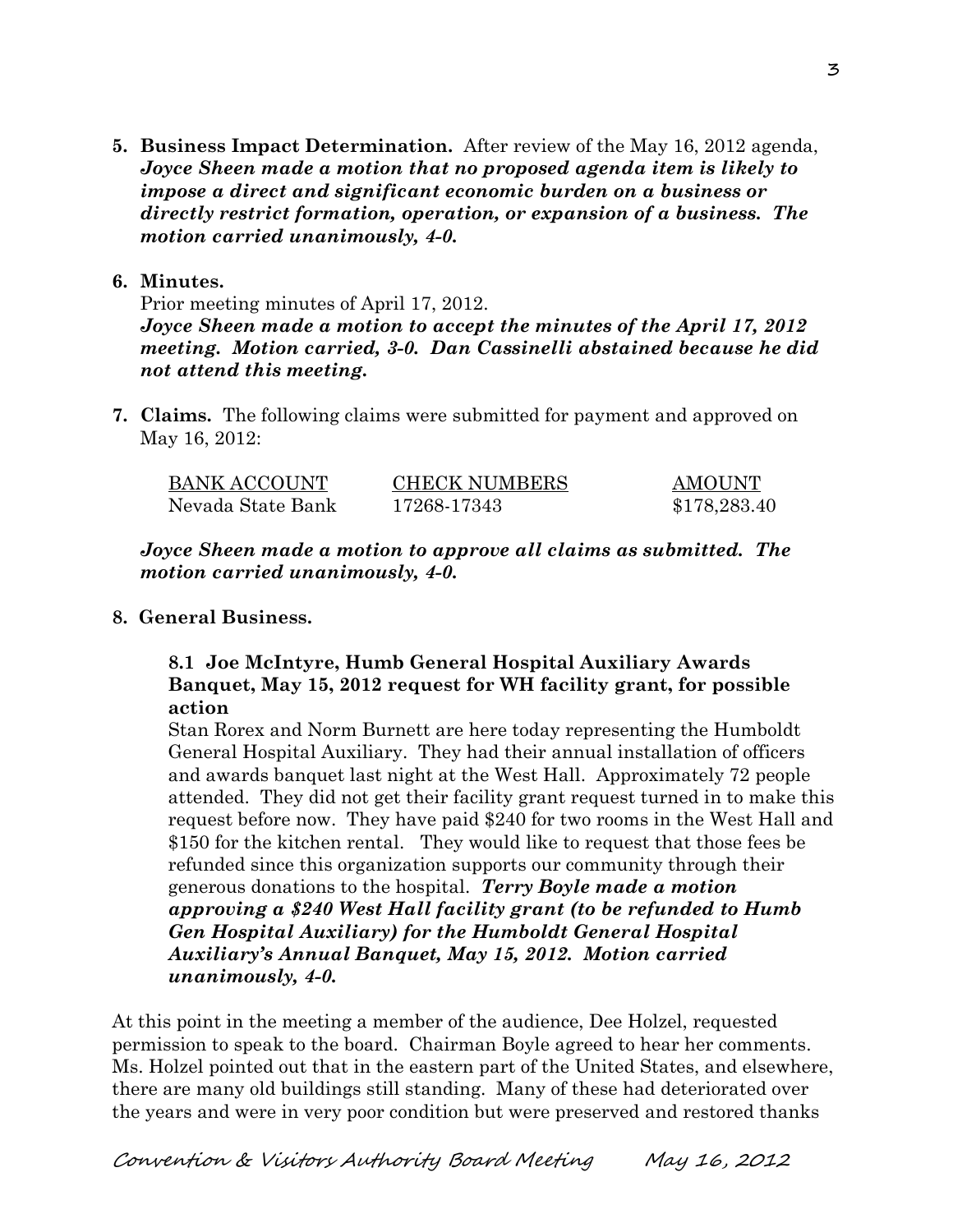to the efforts of local groups and individuals in their communities. These historic buildings are points of interest in their communities and help to make these communities distinctive. Even though the dollar amount necessary to restore and renovate may be high, buildings that are hundreds of years old are worth preserving. Ms. Holzel asked this board to consider these thoughts as they discuss item 3.a.7. on this agenda.

# **8.2 Melarkey Street beautification project collaboration, for possible action**

A joint meeting between the City, County and WCVA is scheduled for Monday, May 21 at 10:45 am at the courthouse to discuss this project and the direction it may take. Kim requested this as an agenda item to see if any board members needed information from him before that meeting. Those present wanted to hear from Steve West how this project is progressing and the funding options. One concern Kim has is the loss of parking on the corner lot at Melarkey and Winnemucca Blvd. Since our purchase, these lots have had a lot of use and he did not want to lose any of that parking space. Board members agreed that this issue needs to be discussed. Also, since WCVA is the entity that purchased these lots, could that expenditure be considered our portion of the financial collaboration?

# **9. Director's Report.**

### **9.1 Financial reports on WCVA events**

Bank reconciliations for the Tri-County Fair and Ranch Hand Rodeo were included in the board packets for review.

### **9.2 Ranch Hand Rodeo financial report**

The 2012 Ranch Hand Rodeo Weekend was another successful event. The Profit and Loss Statement shows a slight loss (approximately \$800) but the local community businesses were busy, which is what we're striving for. As discussed previously, this slight loss is primarily due to the decline in the number of sale animals in the bull and horse sale. The auction price of each animal was quite good, there were just fewer animals offered for sale. Also, we return most of the rodeo entry fees to the teams in prize money instead of keeping a larger portion to cover expenses. RHR is still one of our largest events of the year and brings a lot of people to town at a time that is traditionally slow.

# **9.3 Approval of those persons authorized to sign checks on event accounts utilizing WCVA EIN number, for possible action**

Besides our general and petty cash checking accounts at Nevada State Bank, the WCVA has five event checking accounts at other banks in town. Kim has spoken to a representative from Nevada State Bank about keeping each event a separate account, but bringing them all to NSB in the hope that we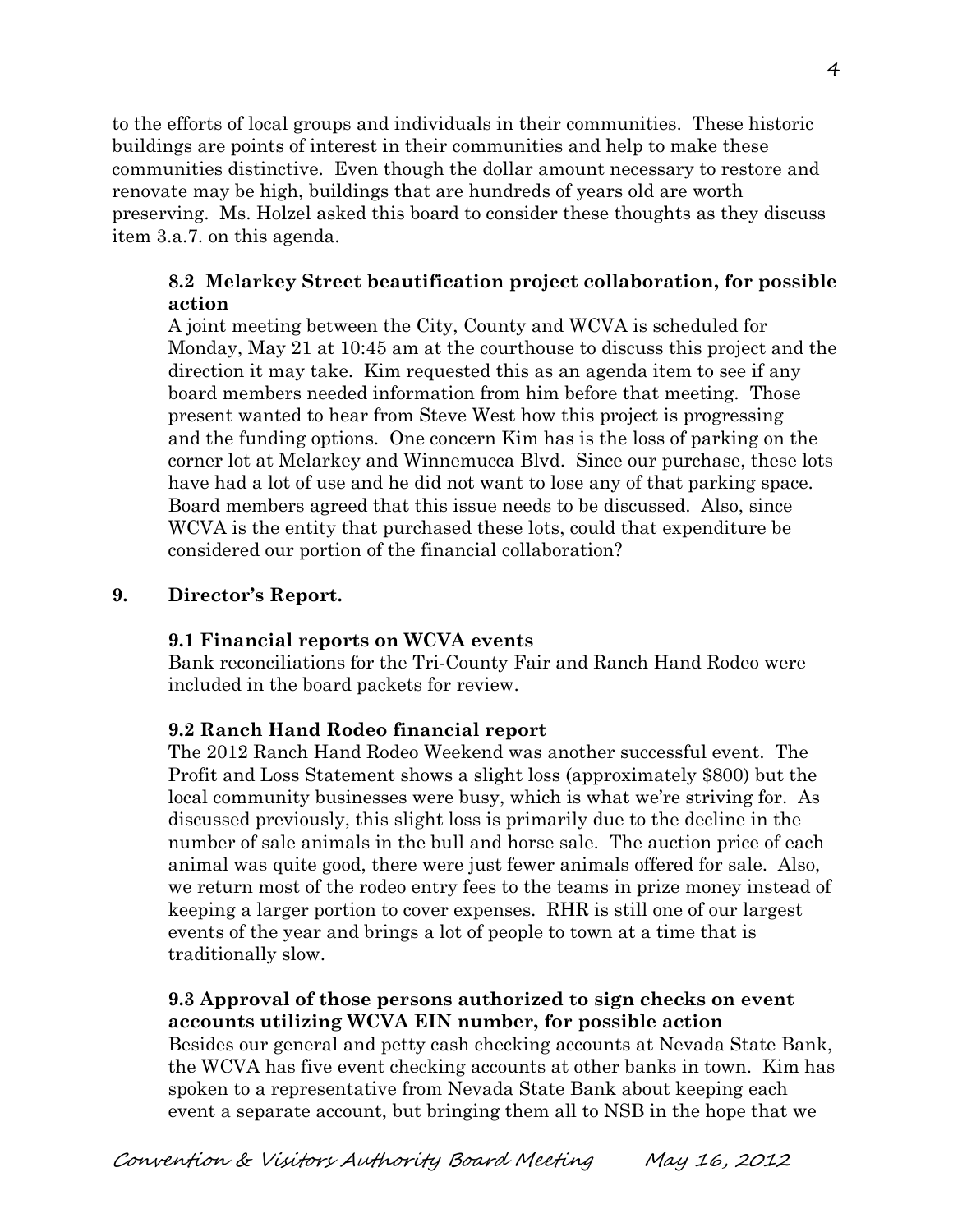can avoid service charges. Kim has prepared a list of people currently authorized to sign checks on each account and a list of those people he proposes be authorized to sign checks. He would like the WCVA Treasurer (currently Don) to be on all accounts. One thing that needs to be researched is the NRS covering the authority of this board to assign people as signers on bank accounts which contain funds they are responsible for. NSB is preparing a proposal and we will have it to present to this board at some time in the future. Bill will do some research as well into this and report back at next month's meeting but Kim would like this board's approval to move forward if all of this information can be verified. *Dan Cassinelli made a motion authorizing Kim to move forward with moving all event checking accounts utilizing the WCVA EIN number to Nevada State Bank, pending research is verified by Bill Macdonald which shows that this board can give check writing privileges to other individuals. Motion carried unanimously, 4-0.* 

### **9.4 Convention Center facility fee adjustments charged to events for early access to building, for possible action**

As discussed last month, we have several events who want to have access to the building on Friday morning for their event Saturday night. This becomes problematic when our staff is trying to clean up and re-set on Friday. We have tried to work with the events to let them in as early as possible on Friday but it's becoming an issue when they want in at 8 am on Friday and hinder our maintenance staff's efforts to get the building ready for the next event. Charging rent for a half-day is one idea that may help but, in the end, the board agreed to support our staff when they inform event organizers that they will not have access to the building until after noon on Friday. Also, our staff should be consistent so that everyone is given the same information and some groups are not granted access earlier than any of the others.

#### **9.5 Schedule of motel room tax audits, for possible action**

Our policy for room tax audits has been that any time there is an ownership change at a property or unusual activity is noted on their room tax returns, an audit will be performed. There have been a few ownership changes over the past few months and also a change in management at another property. Included in the board packets is a list of the properties that Kim suggests for a room tax audit. These are:

| Budget Inn             | New Ownership $(8/19/2011)$             |
|------------------------|-----------------------------------------|
| Days Inn               | Consistent delinquent room tax payments |
| Quality Inn/Model T RV | New Management                          |
| Sawtooth Station       | New Ownership $(3/1/2012)$              |
| Scottish Inn           | Possible New Ownership                  |
| Winnemucca RV Park     | New Ownership $(3/1/2012)$              |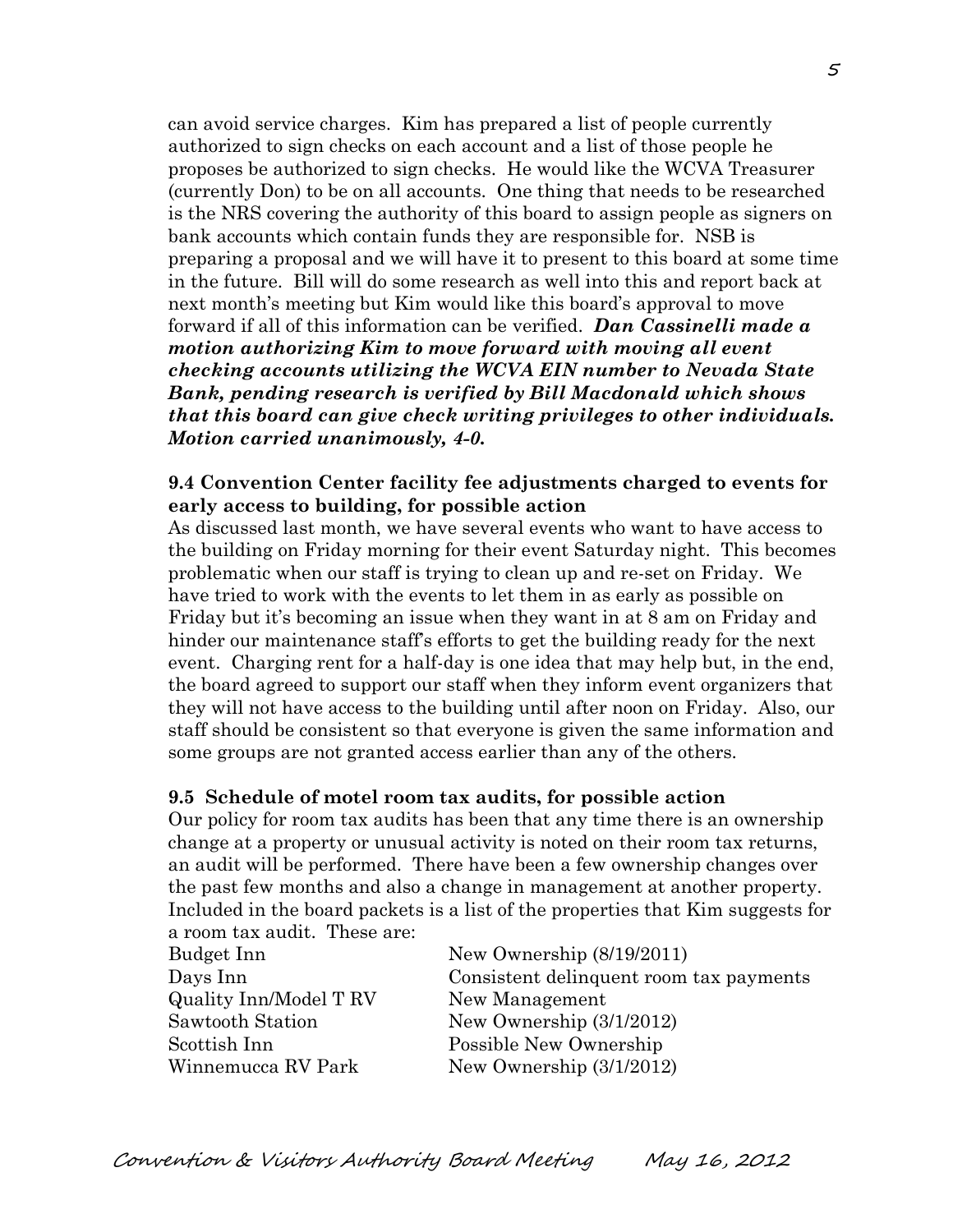Kim would like these audits to be on-going since most of the properties in Humboldt County have not been audited in many years.

### *Joyce Sheen made a motion authorizing Board Administrator, Kendall Swensen, to perform room tax audits on the following properties:*

*Budget Inn, Days Inn, Quality Inn/Model T RV, Sawtooth Station and Winnemucca RV Park. These audits are to begin within 30 days. Motion carried unanimously, 4-0.* 

Scottish Inn will not be audited at this time. As stated in our Rules and Regulations, a Licensee may choose to have an outside CPA perform their audit but they will be responsible for any charges in excess of the \$250 fee per property that Kendall charges the WCVA to do these audits.

### **9.6 2013 Community Easter Egg Hunt, request for sponsorship, for possible action**

This past Easter there was no community Easter Egg Hunt for local children to participate in. Since then, Kathi Wolfstellar has taken it upon herself to make sure that does not happen next year. She is working with a group of people and has already secured a few donations and reserved the Sports Complex for March 30, 2013. Since this group is made up of local individuals, they are not a recognized non-profit organization so Mrs. Wolfstellar is in need of an entity to run their income and expenses through. She is anxious that there not be any doubt that all the donations received for this egg hunt are used for that purpose. This board was supportive of her efforts but felt that another organized group (like Rotary, for example) might be more flexible in their check-writing ability as expenses arise. WCVA only writes checks once a month which may be a problem if a bill needs to be paid in a more timely manner. They encouraged Mrs. Wolfstellar to do some further investigating and come back if she is unable to work through another group.

### **9.7 Authorization to move forward to determine the feasibility of purchasing Winnemucca Hotel, for possible action**

In March, Kim attended Nevada Commission on Tourism's Rural Roundup. This is a tourism conference for rural Nevada communities. One of the big topics of that conference was "Historical Tourism". He realized that we may have an opportunity to capitalize on this. The Winnemucca Hotel has been unoccupied since Mike Olano's death in 2010 and is for sale. Kim presented the board with a brief history of the Winnemucca Hotel and some photographs of the inside and outside that were taken earlier this month. The appraised value is \$270,000. It is in probate at this time. Sealed bids will be opened when this goes to court. At that time other individuals can also put in bids for any or all of the land, buildings and contents. Some ideas for building use would be a Basque Cultural Center, meetings, small family gatherings, themed dinners, etc. It could also house the Visitor Center. Over the past couple of weeks Kim has met with the building inspectors and health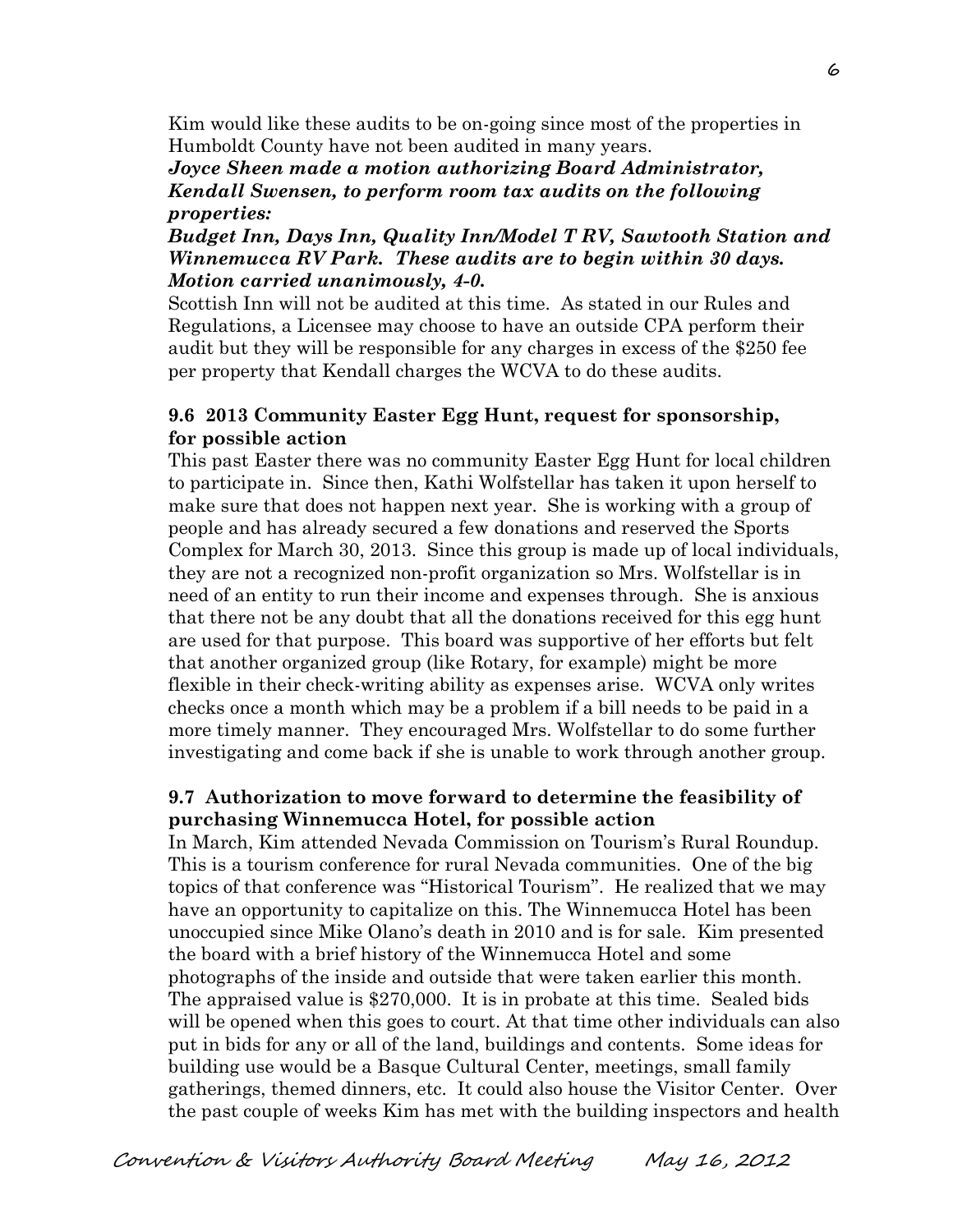inspector. There are some serious concerns about the integrity of the entire structure. There is no steel in the adobe foundation, nothing between the bricks to reinforce it. The entire portion of the building which houses the kitchen is in need of some major renovations and a new roof. Most of the fixtures and appliances would have to be replaced to be brought up to code. If food was brought in from a licensed kitchen the code requirements would not be as stringent but it still would be quite costly. Kim has been in touch with a gentleman who works on historical buildings and he is willing to do an evaluation on the condition of the building and what it would take to bring it up to today's standards. The cost for this evaluation is \$2,000. This person also has an architect he works with that could make a drawing which would show the layout of the building. Kim did not have a cost estimate for this. Some board members questioned whether the WCVA was the right group to take this on. But, overall, the feeling was that as the oldest building in town it was worth spending some money to get a professional opinion on realistically what it would take to save this building from destruction. *Dan Cassinelli made a motion approving the hiring of the engineer Kim has been in contact with to get an evaluation on the structural condition of the Winnemucca Hotel. Additionally, Kim is authorized to contact the architect mentioned above in order to get a drawing showing the layout of the Winnemucca Hotel. Together, these expenditures are not to exceed \$5,000. Motion carried unanimously, 4-0.*

### **10. Secretary and Counsel, Monthly report.**

#### **10.1 Chamber of Commerce report** No report.

**10.2 Update on jockey insurance, discussion & possible action** For this policy, we have been assigned to a company called ACORD. The premium has been paid so we are in compliance for the mule races.

## **10.3 Report on East Hall carpet, for discussion and possible action** Bill is still working to get the bid specs prepared. There continues to be changes in these specs, which is why there are still being drafted.

# **10.4 Update on parking lot regs, discussion & possible action** In Bill's packet he has the proposed language for the parking lot signs. Board members thought it looked good. Signs can now be ordered.

### **10.5 Update on East Hall Electronic Marquee and Awning project, for discussion and possible action** No report.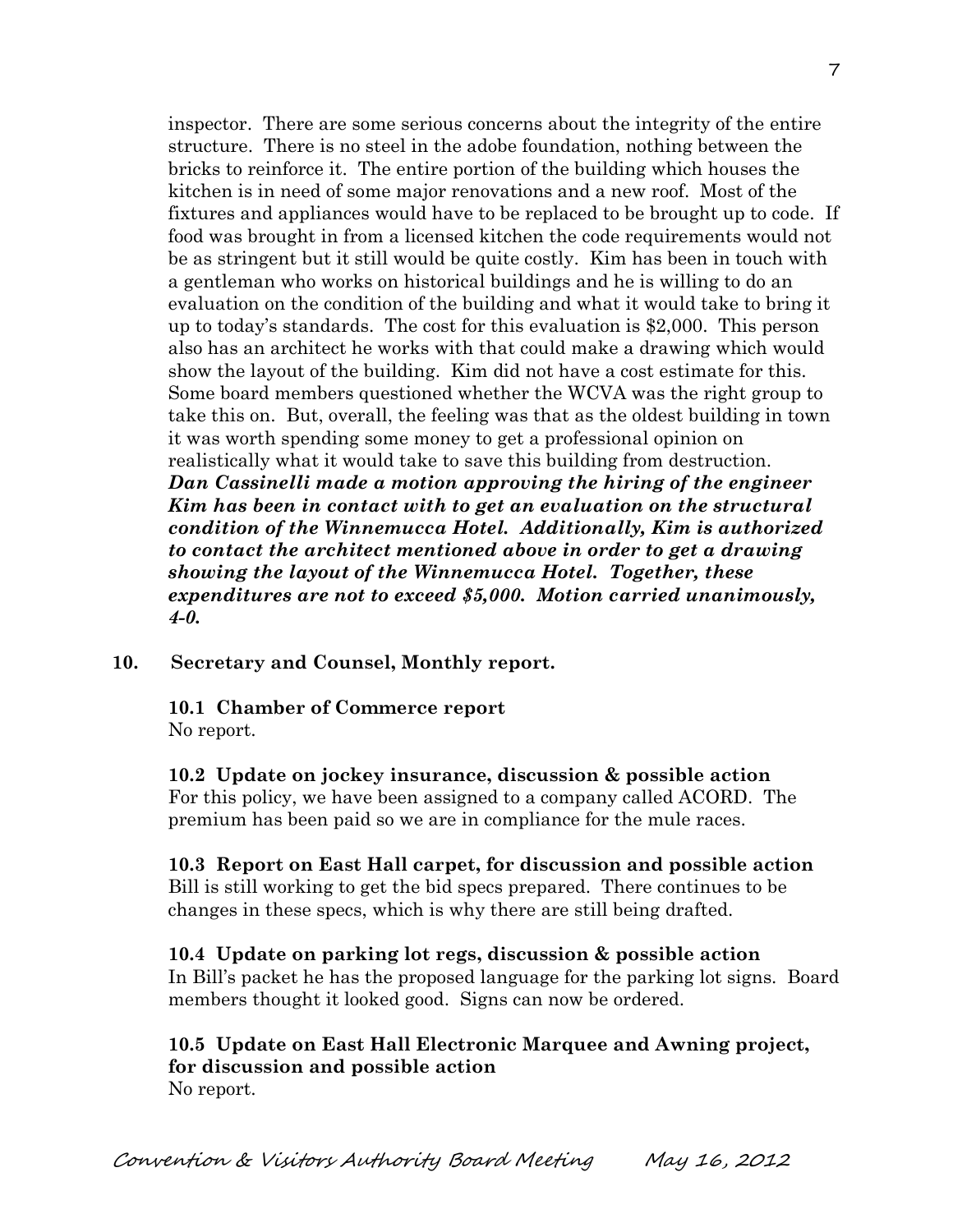**10.6 Silver State International Rodeo agreement special events amendment, discussion & possible action**

Bill has prepared an addendum to the original contract between WCVA and SSIR which allows SSIR to provide additional activities during their event that previously were under the direction of the WCVA. *Joyce Sheen made a motion approving the 1st Addendum to Silver State International Rodeo Agreement Approval as presented by Bill Macdonald. Motion carried unanimously, 4-0.*

### **11. Board Administrator.**

**11.1 April Financial Reports** No report.

**11.2 Options to diversify cash investments, for possible action** No report.

#### **12. Other Business.**

#### **12.1 TCF Concert update**

Ticket sales have slowed but continue to trickle in even though the advertising has pretty much stopped.

### **13. Regular Business. Next Meeting. The Board confirmed the next special meeting date of Thursday, May 17, 2012, 4:00 pm.**

**14. Adjourn.** *Joyce Sheen made a motion to adjourn this meeting. Motion carried unanimously,4-0.* The meeting was adjourned at 6:20 pm to the next regular meeting, or to the earlier call of the Chairman or to the call of any three (3) members of the Board on three (3) working days notice.

Respectfully submitted,

Shelly Noble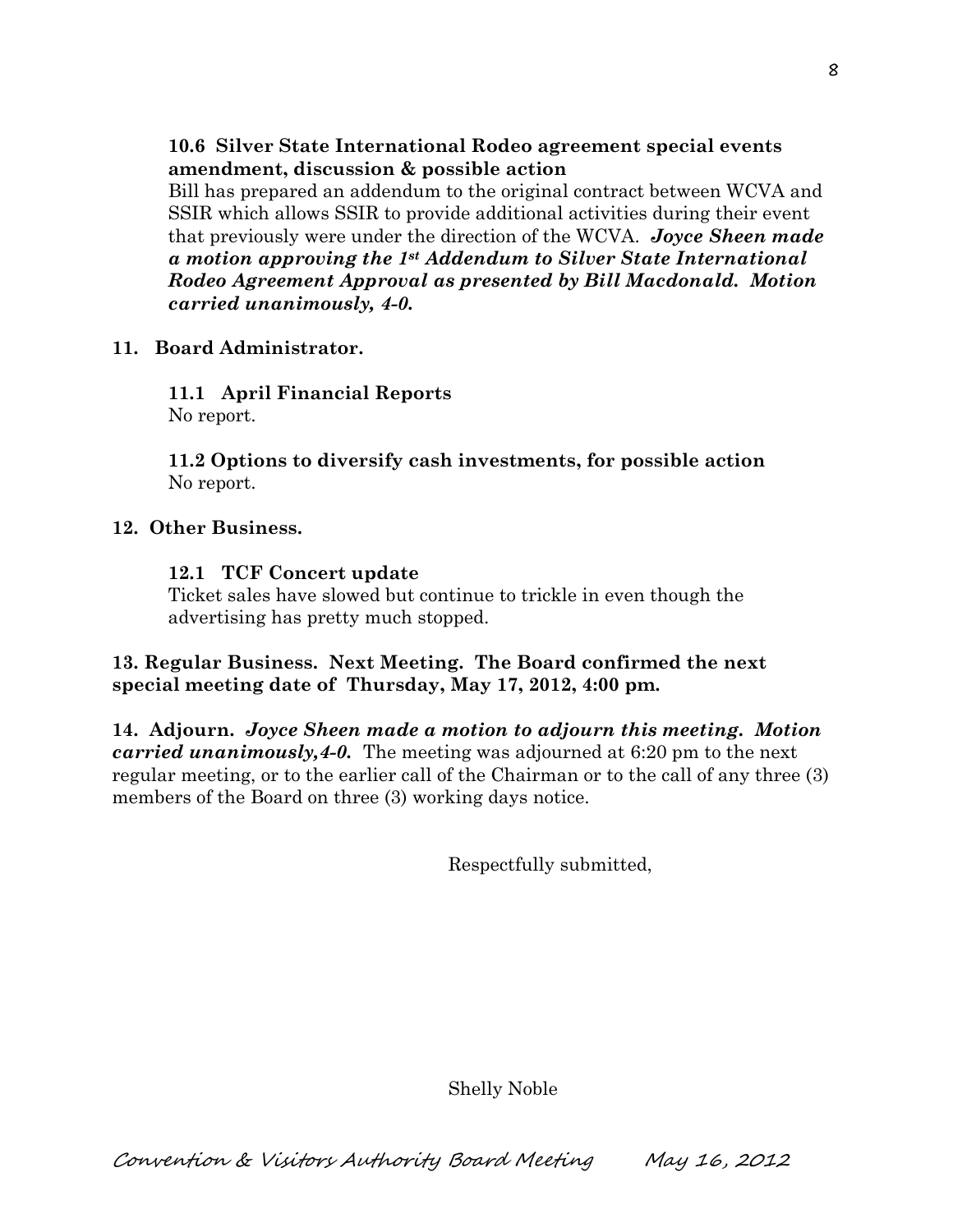APPROVED ON \_\_\_\_\_\_\_\_\_\_\_\_\_\_\_\_\_\_\_\_\_\_\_\_\_\_\_\_, 2012

As written\_\_\_\_\_\_\_\_\_\_\_\_\_\_\_

As corrected \_\_\_\_\_\_\_\_\_\_\_\_\_ Winnemucca Convention & Visitors Authority Board

 $\_$  ,  $\_$  ,  $\_$  ,  $\_$  ,  $\_$  ,  $\_$  ,  $\_$  ,  $\_$  ,  $\_$  ,  $\_$  ,  $\_$  ,  $\_$  ,  $\_$  ,  $\_$  ,  $\_$  ,  $\_$  ,  $\_$  ,  $\_$  ,  $\_$  ,  $\_$  ,  $\_$  ,  $\_$  ,  $\_$  ,  $\_$  ,  $\_$  ,  $\_$  ,  $\_$  ,  $\_$  ,  $\_$  ,  $\_$  ,  $\_$  ,  $\_$  ,  $\_$  ,  $\_$  ,  $\_$  ,  $\_$  ,  $\_$  , Hotel Representative

TERRY BOYLE RODD WILLIAM STOWELL Chairman and Vice Chairman and Business Representative

 $\underline{\mathrm{ABSENT}}$ DON STOKER JOYCE SHEEN Treasurer and Motel Representative City Representative

\_\_\_\_\_\_\_\_\_ \_\_\_\_\_\_\_\_\_\_\_\_\_\_\_\_\_\_\_\_\_\_\_

DAN CASSINELLI County Representative